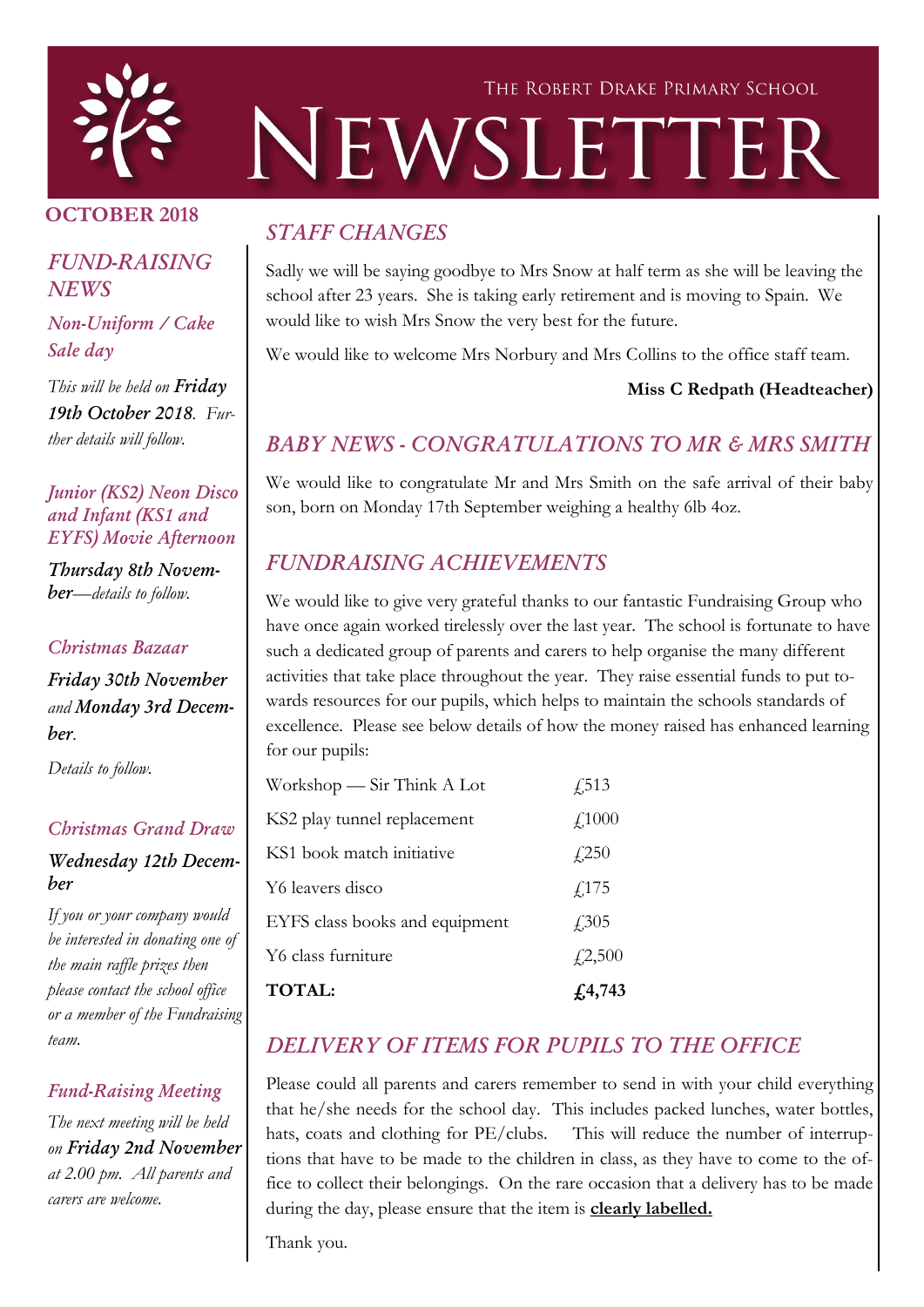#### *GOVERNOR NEWS*

#### *Attendance*

*The attendance for September was 98.1%.* 

# *HOME LEARNING—REMINDER*

We would like to remind parents and carers that all pupils must complete their home learning in pencil, unless they have a pen licence. If they do have a pen licence, the work must me completed in blue or black pen only.

Thank you.

# *CENSUS DAY THEMED LUNCH*

We are holding a special themed lunch on School Census Day, **Thursday 4th Octo**ber. We would like to encourage all pupils to try a school lunch on this day. The menu has been circulated.

The cost will be  $f(2.10)$ , as usual, for pupils in Key Stage 2.

#### *YEAR 6 SECONDARY SCHOOL APPLICATIONS -*

#### *SEPTEMBER 2019*

All places for secondary schools are allocated by the Local Authority. It is imperative that all parents and carers of children in Year 6 submit their applications by 31st

#### October 2018.

If your application is not made by this date you will be considered a 'late applicant' and your child will be put to the bottom of all lists and allocated a space at the nearest available school, which is usually out of the area.

Applications can be made online via [www.essex.gov.uk/admissions.](http://www.essex.gov.uk/admissions) 98% of parents in Essex applied online last year.

The website also has a copy of the Secondary Education in Essex 2019-20 booklet which contains details of all secondary school admission policies. The link to the booklet is below.

[http://www.essex.gov.uk/Education-Schools/Schools/Admissions/Documents/](http://www.essex.gov.uk/Education-Schools/Schools/Admissions/Documents/econdary_Admissions_Booklet.pdf) [econdary\\_Admissions\\_Booklet.pdf](http://www.essex.gov.uk/Education-Schools/Schools/Admissions/Documents/econdary_Admissions_Booklet.pdf)

If you submit your application on-line please make sure it is acknowledged.

## *TRAVELLING BOOK FAIR*

Thank you to everybody who bought books from the Book Fair. As a result of your purchases we are able to spend £481.20 on books for our school, which is fantastic.

#### *EYFS PARENT CONSULTATION MEETINGS*

On Tuesday 16th October and Thursday 18th October, during the afternoon, there will be an opportunity for parents and carers of pupils in EYFS to have an initial meeting with your child's class teacher. Further details have been circulated.

## *ROOTS TO FOOD DAY—FRIDAY 19TH OCTOBER*

All pupils will be participating in our Roots to Food Cookery Workshop on Friday 19th October. Pupils will also be considering healthy options for packed lunches and school meals as well as healthy activities.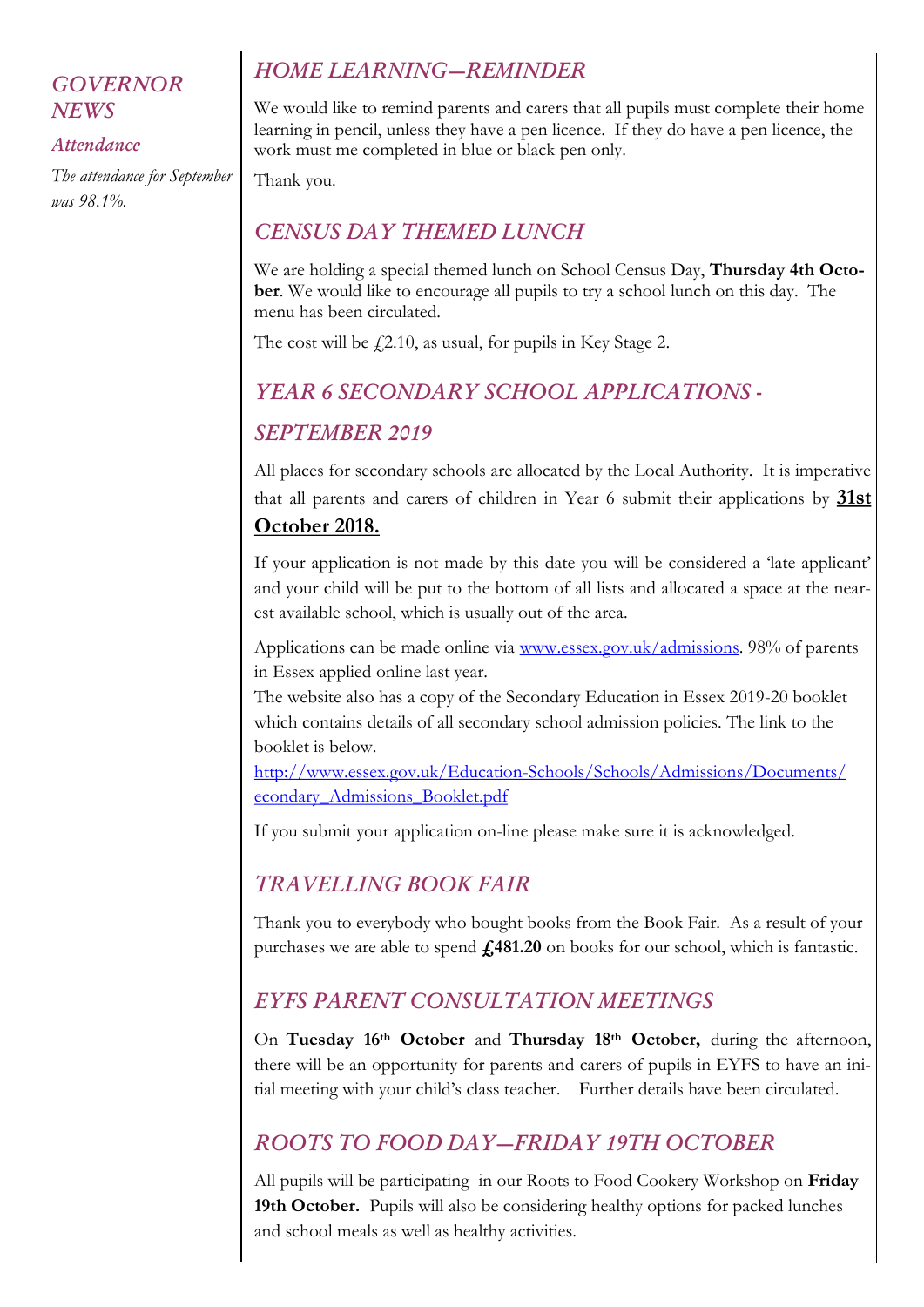#### *CLASS ASSEMBLIES*

The following class assemblies are due to take place this term:

Mr Chaplin's class - Wednesday 3rd October at 9.00 am.

Mrs Vickery's class - Friday 12th October (Harvest Festival) at 9.00 am.

All parents and carers of pupils in these classes are most welcome to attend. Tea and coffee will be available afterwards.

# *NETBALL*

The girls netball team played a friendly match away at Thundersley Primary School on Thursday 27th September. The team played really well together and won the match 9 - 4.

## *NHS ADVICE*

We have been asked to remind all parents and carers that children who have been sick or have upset stomachs must be kept off school for 48 hours after their last bout of sickness or diarrhoea. Thank you.

## *COATS*

As the weather is changeable at present please ensure that your child brings their coat to school every day. Thank you.

## *CHILDREN IN NEED - NOVEMBER 2018*

The School Council has decided to support Children in Need on Friday 16th November.

Further details will be circulated nearer the time.

## *EDUCATIONAL VISITS*

The following educational visit will take place this term:

Wednesday 3rd October Y2/1 visit to Mountfitchet Toy Museum & Castle

#### *NEW INTAKE - SEPTEMBER 2019 - OPEN EVENING*

We will be holding an Open Evening on Thursday 18th October between 4.00pm and 5.30pm for children due to start school in September 2019. If you know anybody with a child due to start school next September please can you inform them of this date. Further details can be obtained from the school.

A number of school tours will be held during October and November for parents/ carers of children due to start school in September 2019. Please contact the school office to book a place.